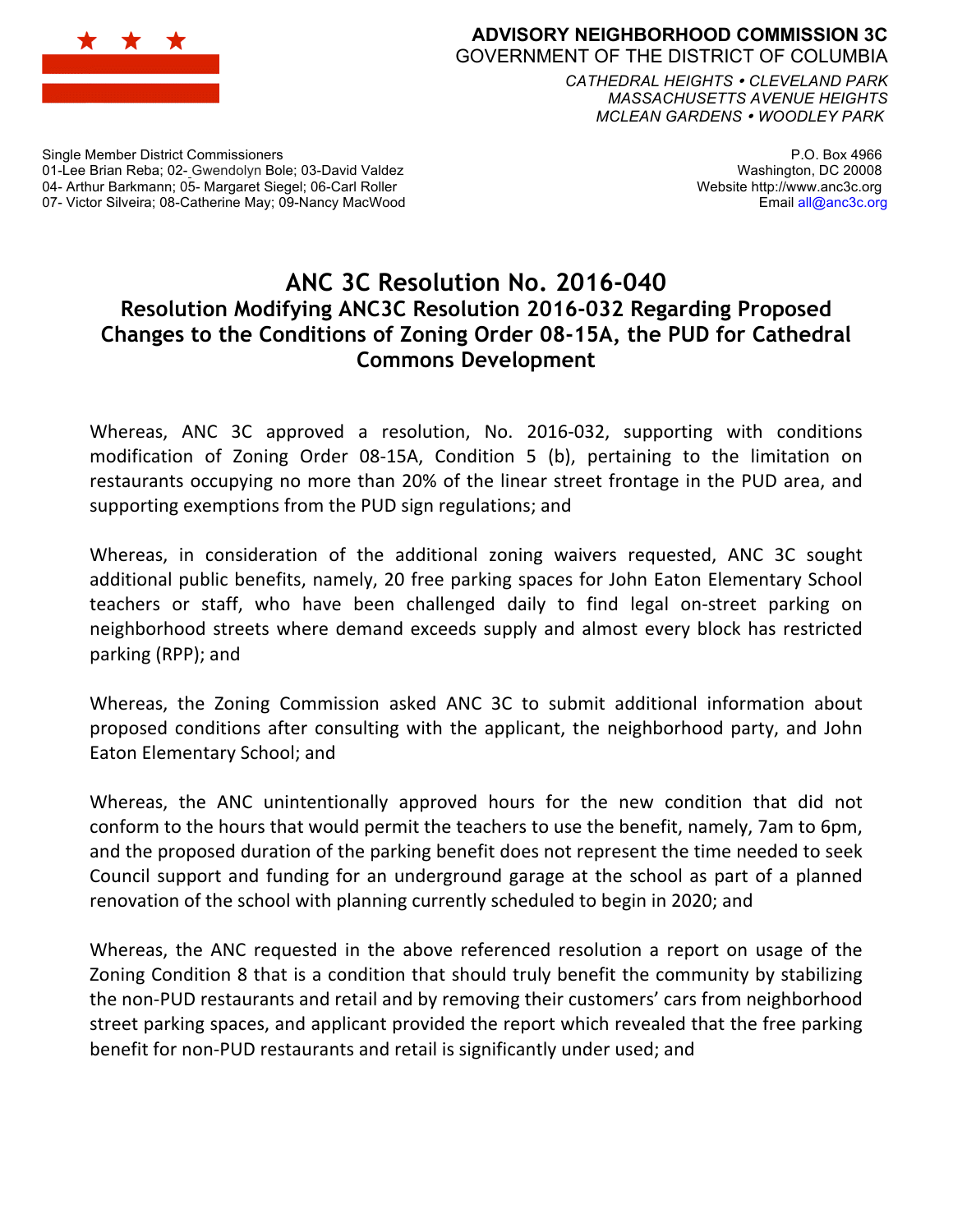Whereas, after discussions with the restaurants, the ANC has begun discussion with the applicant about issues related to the parking program benefit; and

Whereas, the ANC required as a material element of its conditional support for the PUD in original Case No. 08-15A that the applicant fund an escrow in the amount of \$500,000 for traffic calming and pedestrian safety enhancements on streets and intersections in the vicinity of Cathedral Commons, to mitigate in part the impact of increased traffic and street parking demand resulting from the PUD; and

Whereas, the amended zoning order instead provided for an escrow of only \$100,000; and

Whereas, contrary to testimony at the hearing, the 3400 and 3442 block of Wisconsin, the north block of Cathedral Commons, has RPP despite no petition being filed and the DDOT ban on approving the program for commercial property or property with metered parking, which could contribute to parking demand especially from visitors; and

Whereas, the applicant seeks to increase the allowable linear frontage for eating and drinking establishments from approximately 300 to 350 feet of frontage, an increase of approximately 20% in the allowable frontage, which can be assumed to result in an increase in customers and traffic to Cathedral Commons, which is not fully operational at this point; and

Whereas, there have been ongoing safety and speeding issues with the Wisconsin/Idaho/Ordway intersection engineering and other traffic and safety issues are anticipated when the development is fully operational and when the large and popular Silver arrives:

Therefore, Be It Resolved that ANC 3C amends its previous resolution, No. 2016-032, in the following way:

- 1. The teacher parking benefit should extend from 7am to 5pm for a period of 6 years or less if a DCPS garage is built at the school or other parking arrangements are made for the teachers and staff;
- 2. Proffers concerning the non-PUD restaurant and retail parking benefit, Condition 8(f), should be supported. The proffer would delete the limit of 30 daily revolving spaces over a period and replace them with 180 hours of daily parking beginning at 6pm and an additional 60 hours beginning at 8pm, and the addition of a 90-minute parking validation period with the customer paying the overage charge, which will provide predictability for businesses and customers;
- 3. The escrow account should be increased by 20% or \$20,000, which was the request of the party, Wisconsin Newark Neighborhood Committee (WNNC), to fund in part